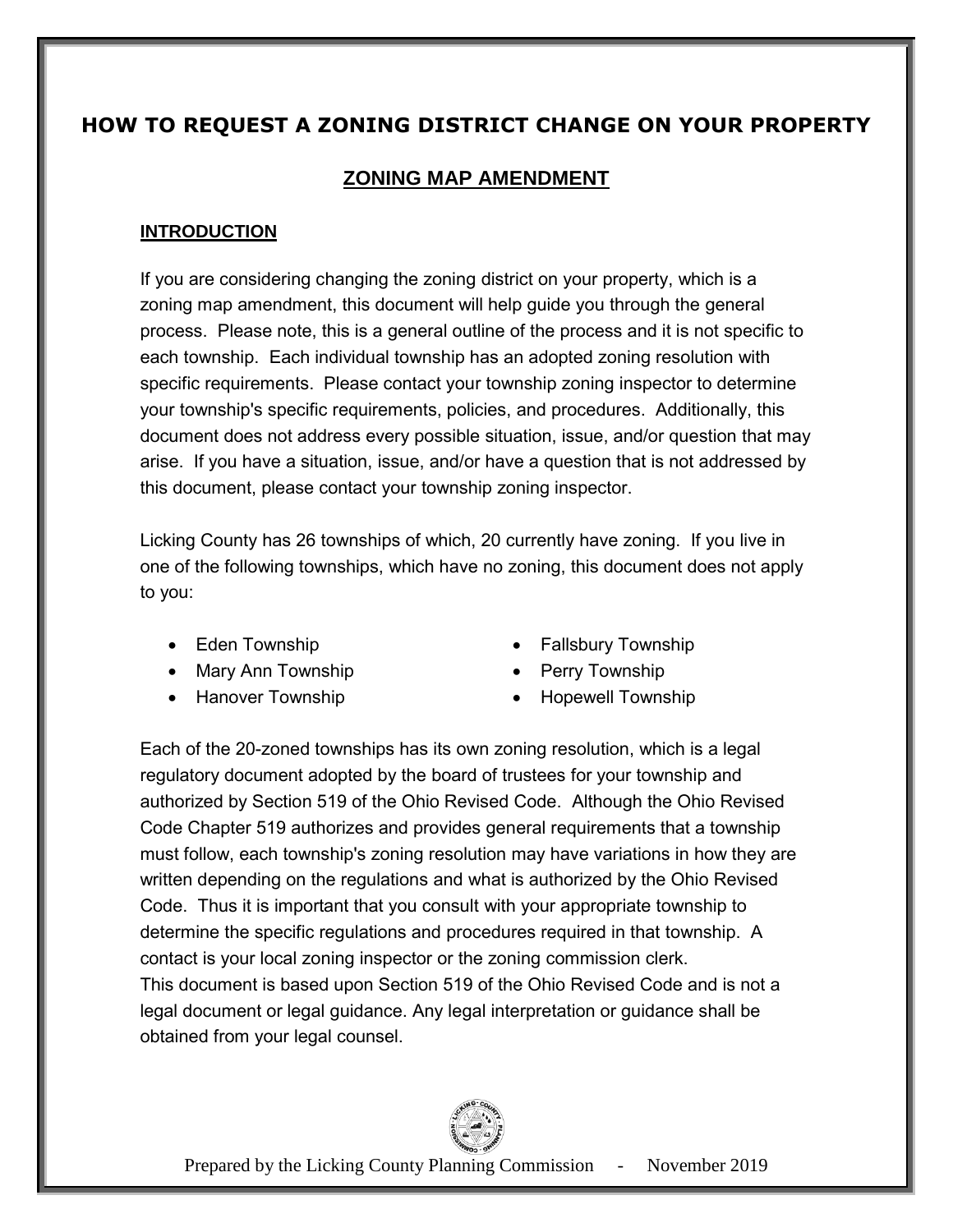# **TERMS AND DEFINITIONS**

- Ohio Revised Code A legal document that contains the State of Ohio Laws.
- Non-Binding Recommendation This is a legal requirement of Section 519.12 of the *Ohio Revised Code* for the purpose of providing a recommendation to the township officials that they may accept, accept in part, or not accept. The purpose of this is to obtain guidance and information from the county planning commission with consideration of the State of Ohio Law, adopted township comprehensive plan and any regional plans, a regional perspective, and good planning practices. In addition, because the Licking County Planning Commission has a professional staff, the Township is also receiving professional input.
- Public Hearing A prearranged gathering of a majority of the members of a public body that is open to the public for the purpose of receiving formal public testimony and comment, both in favor and in opposition, to specific issue that is under consideration as required by the *Ohio Revised Code and in accordance with the Ohio Sunshine Laws as published by the Attorney General, State of Ohio*. No deliberation or decisions are made by the public body during this gathering.
- Public Meeting A prearranged gathering of a majority of the members of a public body for the purpose of discussing and taking action on any public business in accordance with the *Ohio Revised Code* and *Ohio Sunshine Laws* as published by the Attorney General, State of Ohio.
- **•** Resolution An official legal document prepared and signed by the local governing body, documenting local law, rules, policy, and decisions.
- Tax Parcel Map An official map prepared by the Licking County Engineer's Office that shows the current property dimensions, and road right-of-way on any given property.
- Township board of trustees A three-member board elected by the residents of the township to manage township affairs.

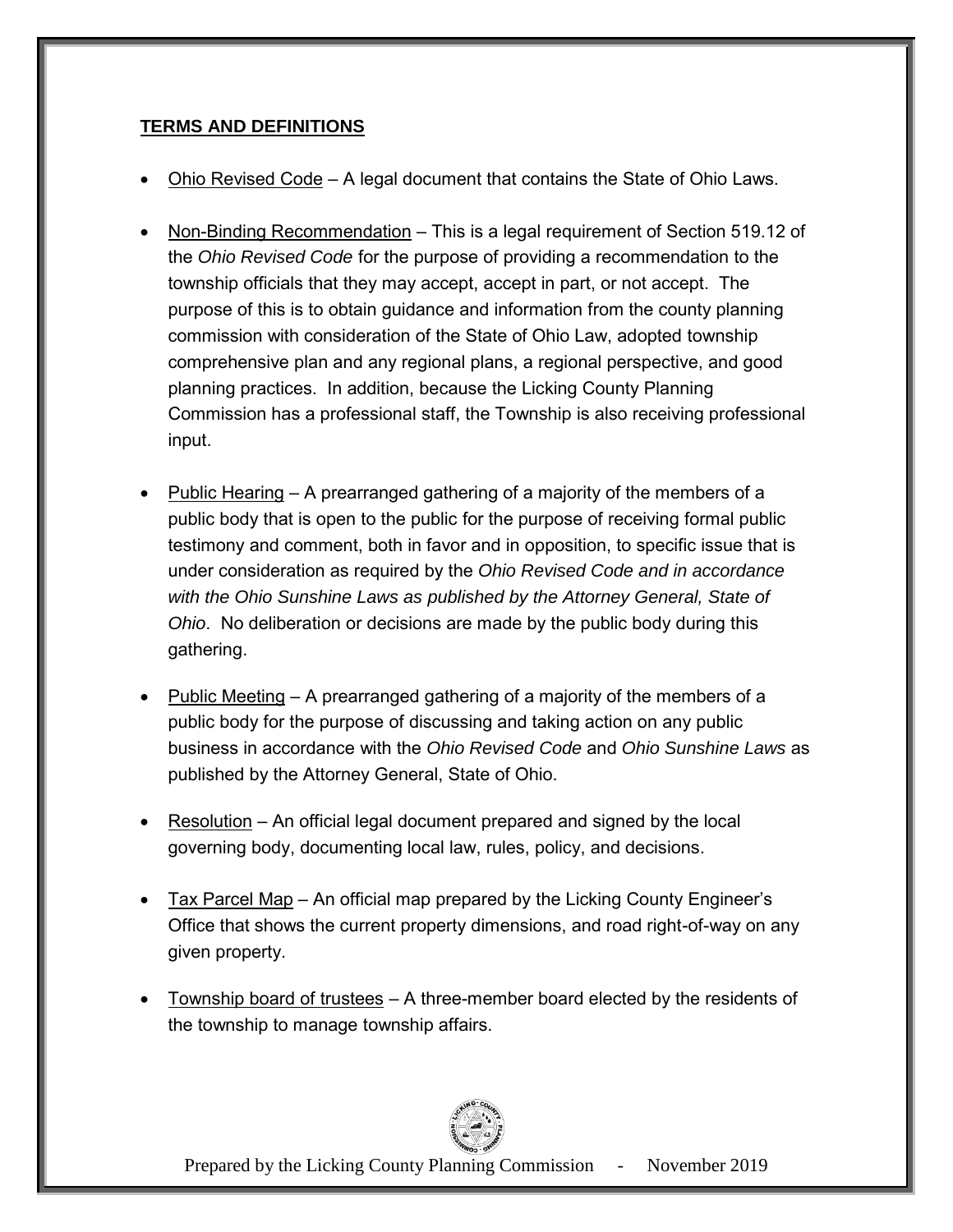- Township zoning commission A five-member board appointed by the township board of trustees to advise them on zoning matters. They are responsible for overseeing the initial development of the zoning text and map and the subsequent amendments to such documents.
- Township zoning commission Clerk An individual appointed by the township board of trustees to assist the township zoning commission with clerical work and recording of minutes of their meetings.
- Zoning Amendment A change in the wording, context, or substance of the township zoning resolution, or a change in the zoning district boundaries and classification on the official zoning map.
	- $\circ$  Zoning Map Amendment A type of zoning amendment that is specific to a request to change the zoning district boundaries and classification for a specific parcel or group of parcels on the official zoning map. For example to change from the *Agriculture District* to the *Commercial District*.
	- $\circ$  Zoning Text Amendment A type of zoning amendment that is specific to a request a change to the zoning text in the township zoning resolution.
- Zoning Inspector An individual that is appointed by the township board of trustee responsible for interpreting, administering, and enforcing the adopted township zoning resolution.

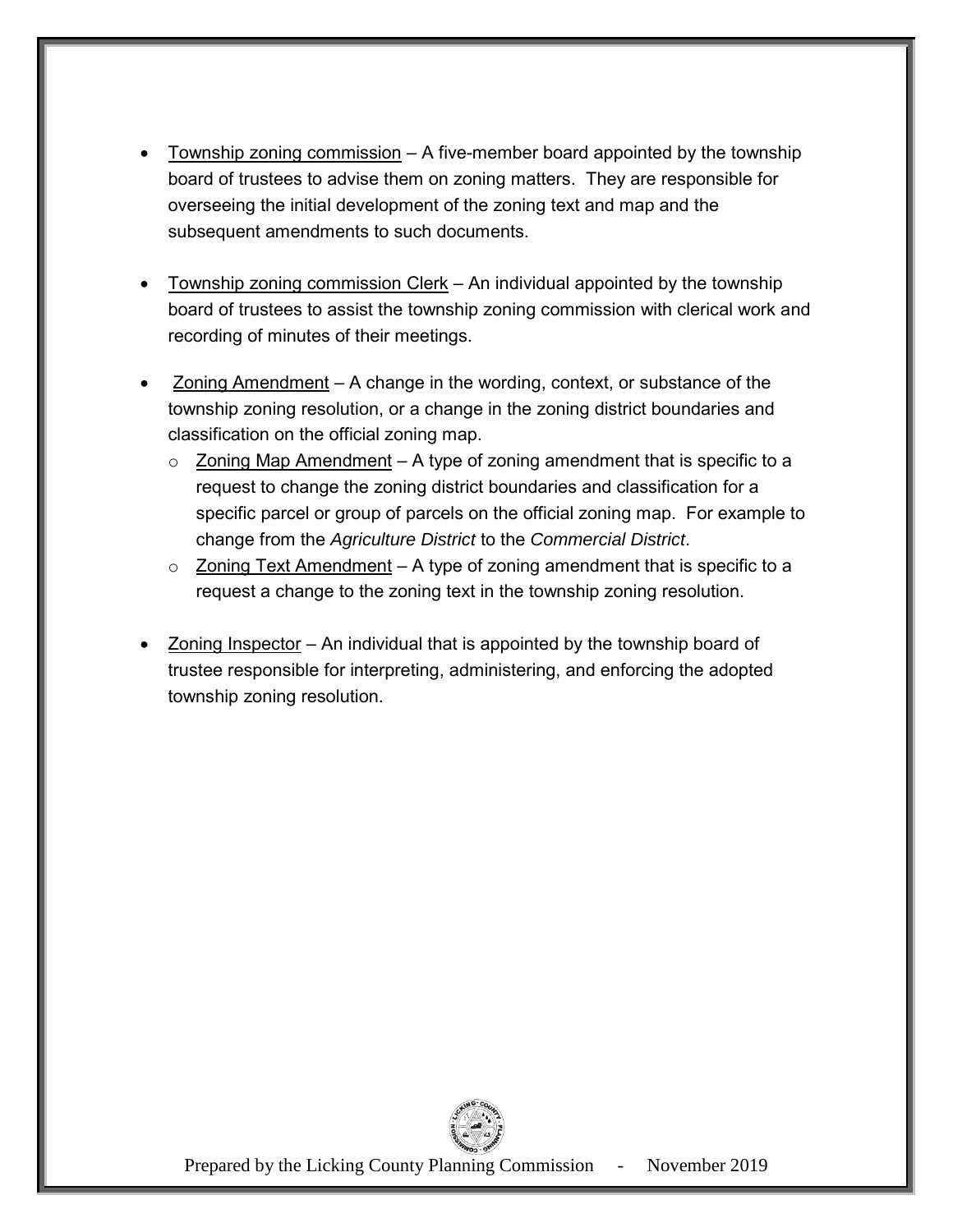# **WHO CAN APPLY TO CHANGE ZONING?**

The Ohio Revised Code allows for three options for initiating a zoning amendment. A zoning amendment may be initiated by application by one or more property owners, the adoption of a motion by the township zoning commission, or certification of a resolution by the township board of trustees.

The remainder of this document will discuss the filing of an application by one or more property owners. Please note, however, if either the township zoning commission or the township board of trustees initiate a zoning amendment, they must follow the same procedures and timeline as a property owner, with the exception of paying applicable fees and filing an application form. The application form is replaced by the adoption by the township zoning commission or the certification of a resolution by the township board of trustees.

A common question is "I am purchasing property on the contingency that the property may be rezoned, can I apply or does the current property owner apply?" It is generally acceptable that you may apply on the owner's behalf, however you must obtain a signed and notarized letter from the owner granting you permission on his/her behalf to apply for this change and act on their behalf. If you have a power of attorney, or an executed agreement or contract that clearly state you may act on the owner's behalf in legal matters and/or in matters specific to zoning applications these are also generally acceptable forms of documentation. However, each township shall make these determinations in accordance with their own policies and procedures and guidance from their legal counsel. This document does not supersede individual township requirements.

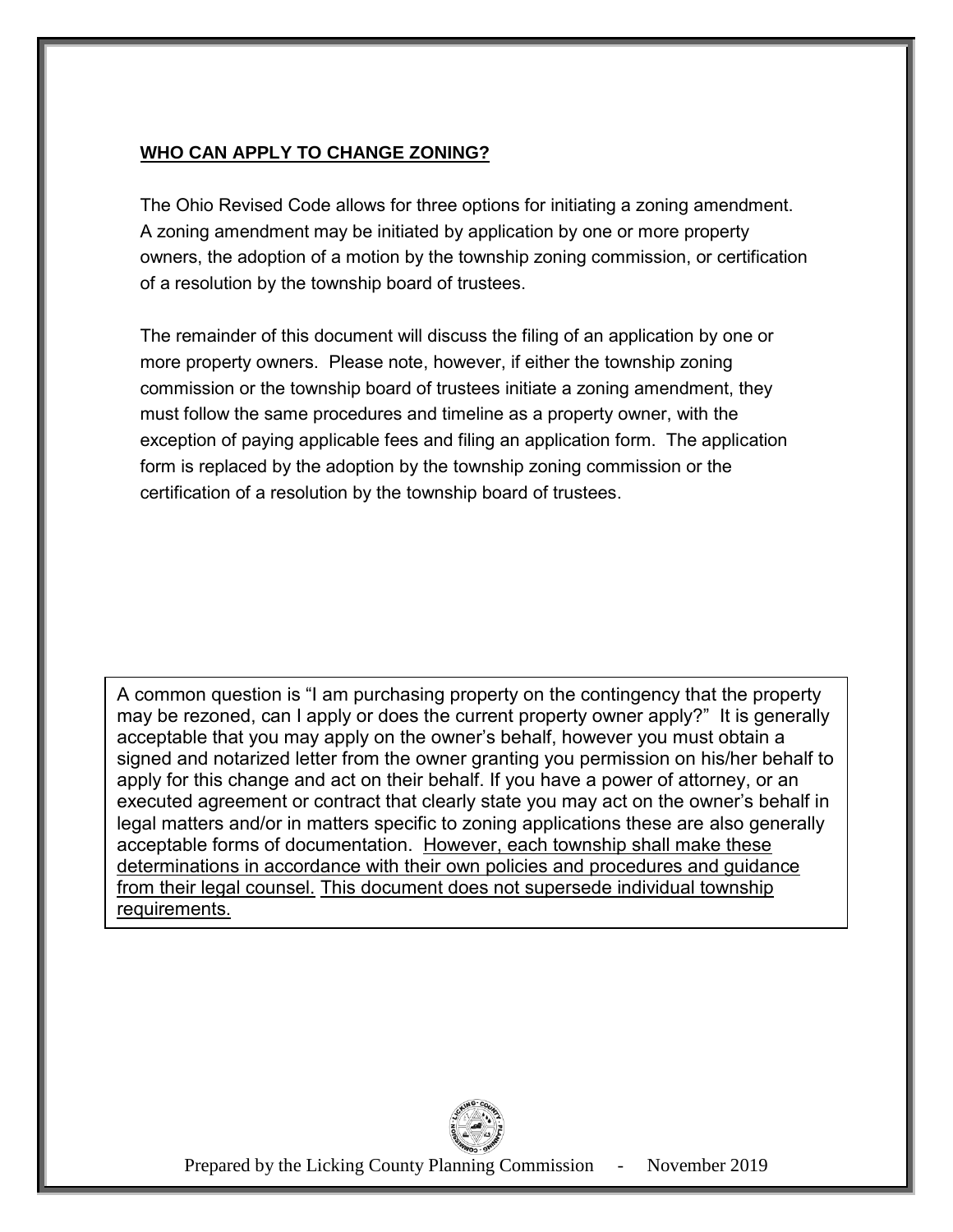# **APPLICATION**

Application forms to apply for either a text or map amendment may be obtained from your local township officials. These forms may be found on the townships website and/or usually the zoning commission clerk or township zoning inspector will have these forms. When obtaining an application from one of these sources, be sure to look for and/or ask about the townships procedures, required supporting documentation, and required fees.

On average the following supporting documentation will be required with your application, much of this may be in the form of a question on the actual application form:

- Name, address, and phone number(s) of the applicant(s) and the legal owner(s).
- Parcel number assigned by the Licking County Auditor Office.
- The current deed that shows ownership of the property.
- The area in question shall be drawn on a tax parcel map from the Licking County Engineers Office Tax Parcel Viewer, which is available online. (See important contacts at the end of this document.)
- The present use of the property.
- The proposed use of the property.
- The present zoning district.
- The proposed zoning district.
- A legal description and survey of the property in question. (Note: If this is an existing lot of record, you may be allowed to use the legal description in your current deed. Please ask your township official if this is appropriate for their regulations. If your deed is an old deed with inaccurate descriptions, you most likely will be required to submit a current legal description and survey.)
- A statement on how the proposed amendment relates to the comprehensive plan. (Note: Copies of the township comprehensive plan may be viewed on the township or county websites and likely at the township hall.)
- Applicable fees. (Note: Contact your local township official for a copy of the fee schedule.)

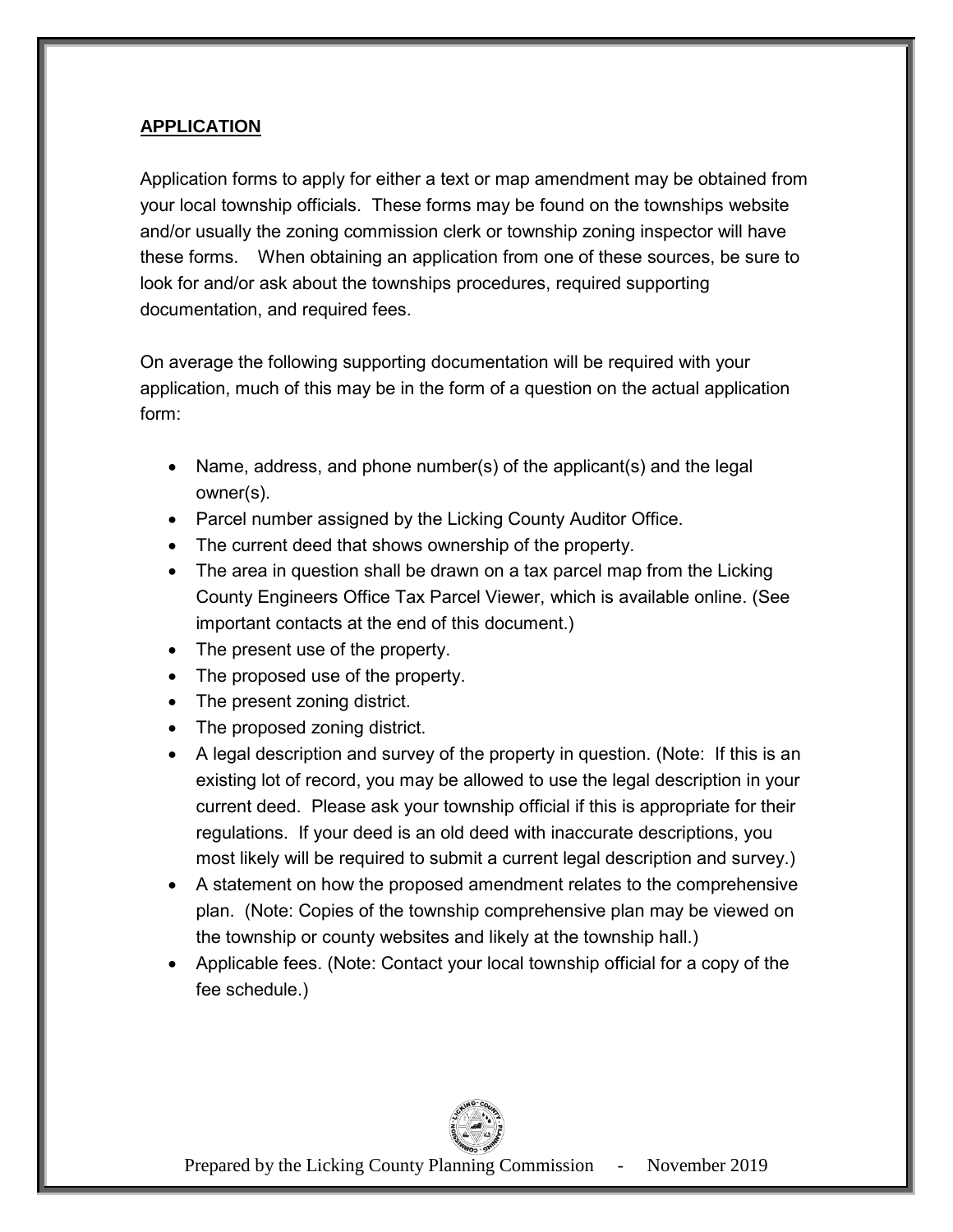# **PUBLIC HEARINGS, PUBLIC MEETINGS, AND REVIEW TIME FRAME**

Upon the applicant completing the application form, paying the application fee, and submitting the materials to the township zoning inspector or township zoning commission clerk, the zoning commission clerk will schedule a township zoning commission meeting for the acceptance of your request. If the application is found to be complete and all applicable fees are paid, the zoning commission must accept the application. Only if required or pertinent information is missing or fees are not paid will this application not be accepted. With the request's acceptance, the following timing of events will occur:

• Within five (5) days of accepting the application, the township zoning commission must submit the application to the Licking County Planning Commission for a non-binding recommendation.

> *Note: The Licking County Planning Commission has regularly scheduled application deadlines and meeting dates that must be complied with. Please visit the Licking County Planning Commission (LCPC) webpages to view the schedule. This is accessible through [www.lcounty.com.](http://www.lcounty.com/) Generally, a township application requesting a non-binding recommendation is due from the township two weeks prior to the regularly scheduled LCPC Board meeting. Applications are not to be submitted to the LCPC Board directly from the property owner or their agents. The LCPC Board meeting is usually on the fourth Monday of the month except for May, November, and December when it is the third Monday of the month due to Holidays. The application deadlines and meeting dates are subject to change without notice. The LCPC Board meeting is a public meeting and not a public hearing. The LCPC Board is making a non-binding recommendation to the Township based upon State of Ohio Law, the adopted township comprehensive plan and any regional plans, a regional perspective, and good planning practices.*

 Within a period of not less than twenty (20) days and not more than forty (40) days of the township zoning commission accepting the application, the zoning commission shall schedule a public hearing to consider the application. The zoning commission shall also provide notice as required by the township

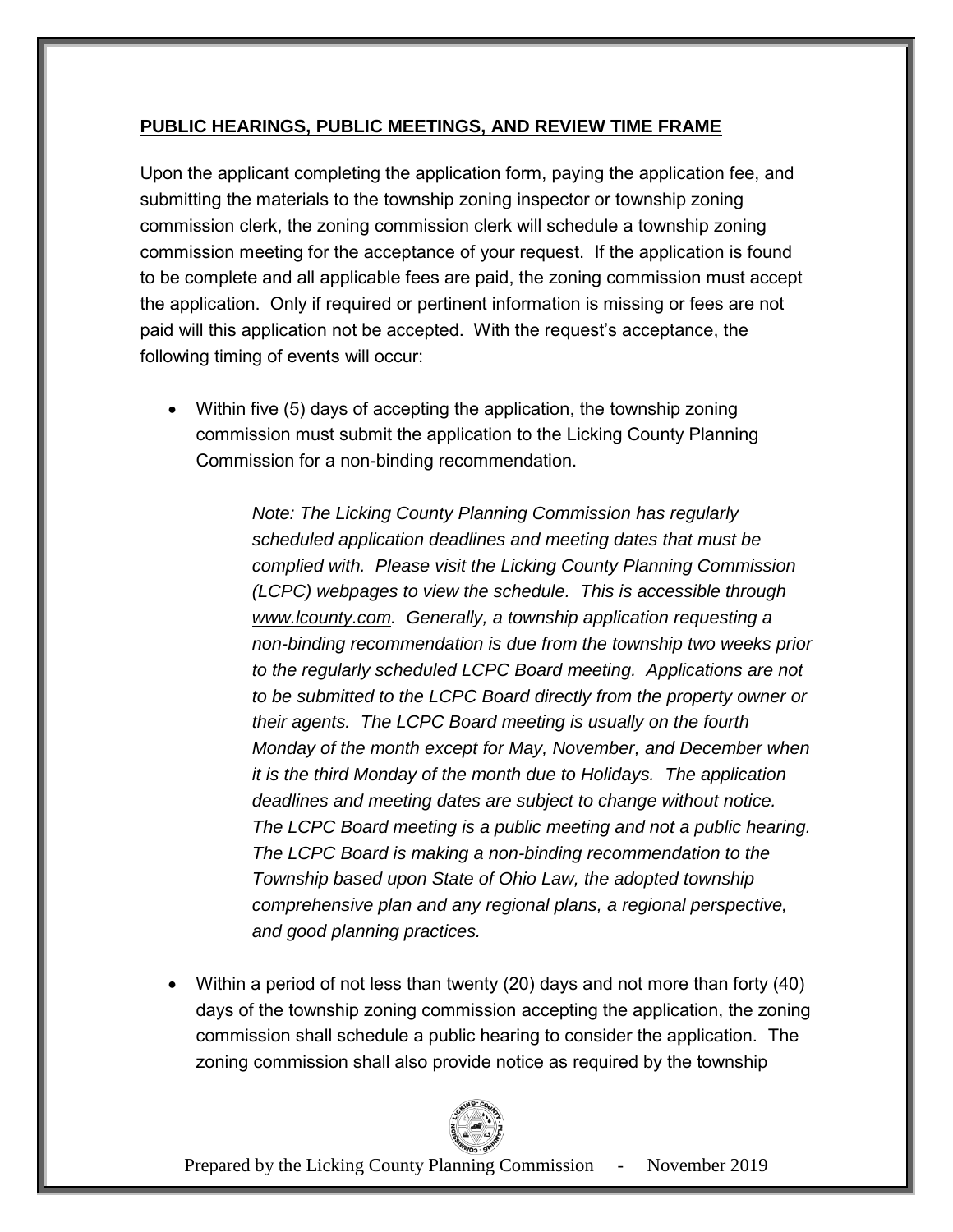zoning resolution in accordance with Section 519.12 of the Ohio Revised Code.

- During the zoning commission public hearing, the zoning commission shall receive the Licking County Planning Commissions' recommendation, the applicant's comments, and any public comments, the application materials. *Note: The zoning commission must have the Licking County Planning Commission (LCPC) Board non-binding recommendation and enter it into the record and consider it before concluding any public hearing.* If the zoning commission does not have the LCPC Board non-binding recommendation, they may schedule their hearing for a date after the LCPC Board meeting during which the LCPC Board will consider the request. Provided the zoning commission public hearing will fall within any time frame specified in their zoning resolution in accordance with the Ohio Revised Code. *Alternatively, the zoning commission may conduct their public hearing and recess the hearing to a specific date that will occur after the LCPC Board meeting in which the LCPC Board will consider the request. This must be announced to those in attendance at the public hearing.*
- Within thirty (30) days of the township zoning commission's public hearing, the zoning commission shall hold a public meeting to approve, approve with modifications, or deny the application. The zoning commission must, within this time frame, also submit the application, the Licking County Planning Commissions non-binding recommendation, and the zoning commission's recommendation to the township board of trustees.

During this public meeting, the zoning commission will consider the testimony and comments from the applicants and public during the public hearing, and the LCPC Board's non-binding recommendation. The zoning commission will deliberate and formulate a recommendation to the board of trustees. This is a public meeting and not a public hearing. The zoning commission may ask questions to clarify comments from the public hearing but should not accept new testimony or comments.

*Note: The township zoning commission public meeting may occur immediately after the public hearing if the board chooses and it is advertised* 

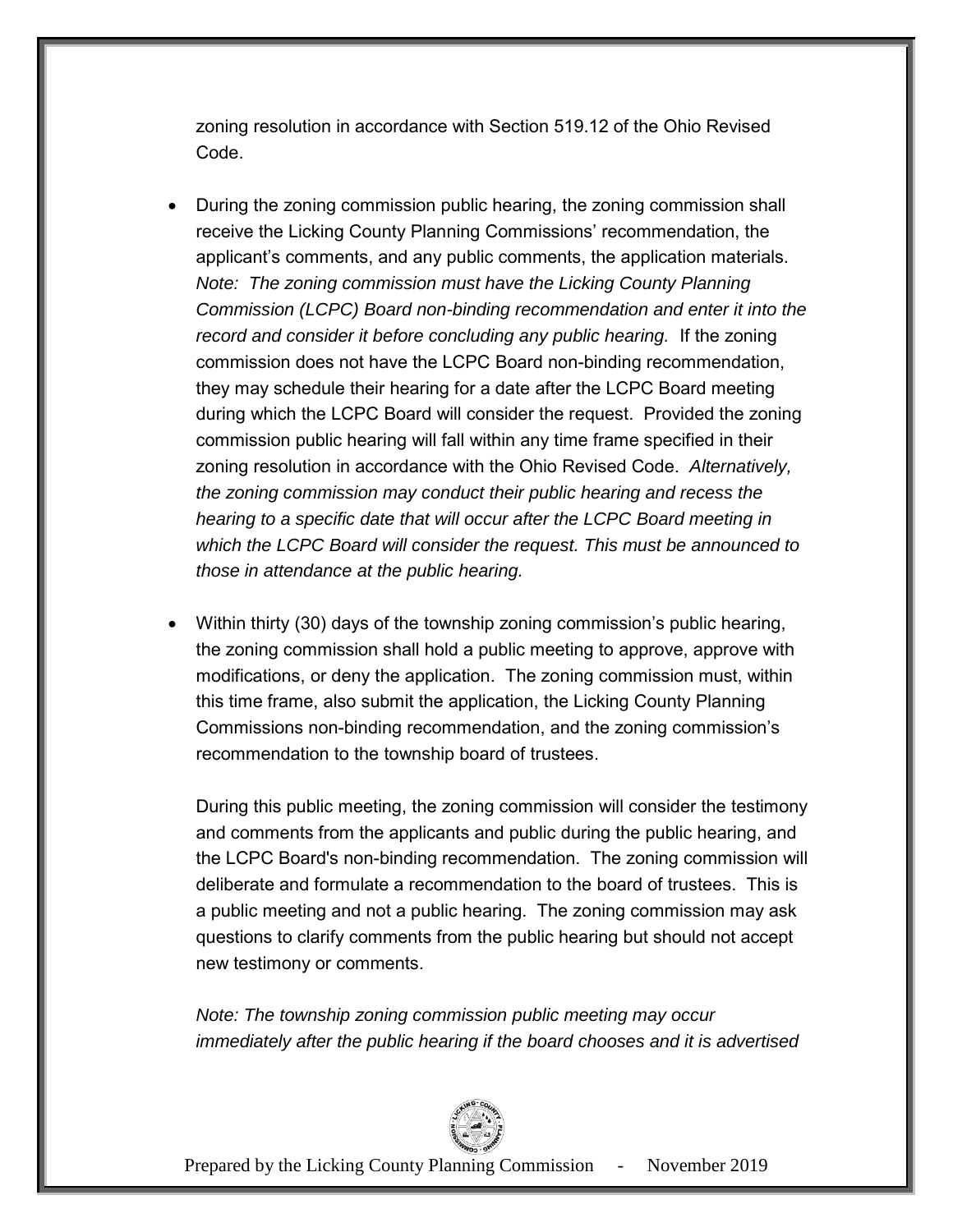*as such. Both the public hearing and public meeting need to be advertised and can be included in the same advertisement.* 

- Upon receipt of the recommendation from the zoning commission, the board of trustees shall set a public hearing on the proposed zoning amendment. The public hearing shall occur within thirty (30) days after receiving the application from the zoning commission. The board of trustees shall also provide notice as required by the township zoning resolution in accordance with Section 519.12 of the Ohio Revised Code.
- During the public hearing, the board of trustees shall enter the township zoning commission's recommendation and the Licking County Planning Commissions non-binding recommendation for the record and receive the applicant's testimony or comments, and any public testimony or comments.
- Within twenty (20) days after the township board of trustees conducts its public hearing, the township board of trustees shall conduct a public meeting. During this public meeting, the township board of trustees will consider and discuss the township zoning commission recommendation, the Licking County Planning Commission's non-binding recommendation, and the testimony and comments from the public hearing. After discussing the recommendations, testimony, and comments the board shall consider a resolution to approve, approve with modifications, or deny the application. *Note: If the trustees wish to deny or modify the recommendation of the zoning commission, a majority vote of the board of trustees is required to make said denial or modification.*

*Note: The board of trustees public meeting may occur immediately after the public hearing if the board chooses and it is advertised as such. Both the public hearing and public meeting need to be advertised and can be included in the same advertisement.* 

 The approved amendment adopted by the board of trustees shall become effective thirty (30) days from the date such resolution is adopted. Note: The effective date may only be postponed if there is a petition submitted to the township board of trustees, as required in Section 519.12 of the Ohio Revised Code, calling for a referendum. If this were to occur the amendment would

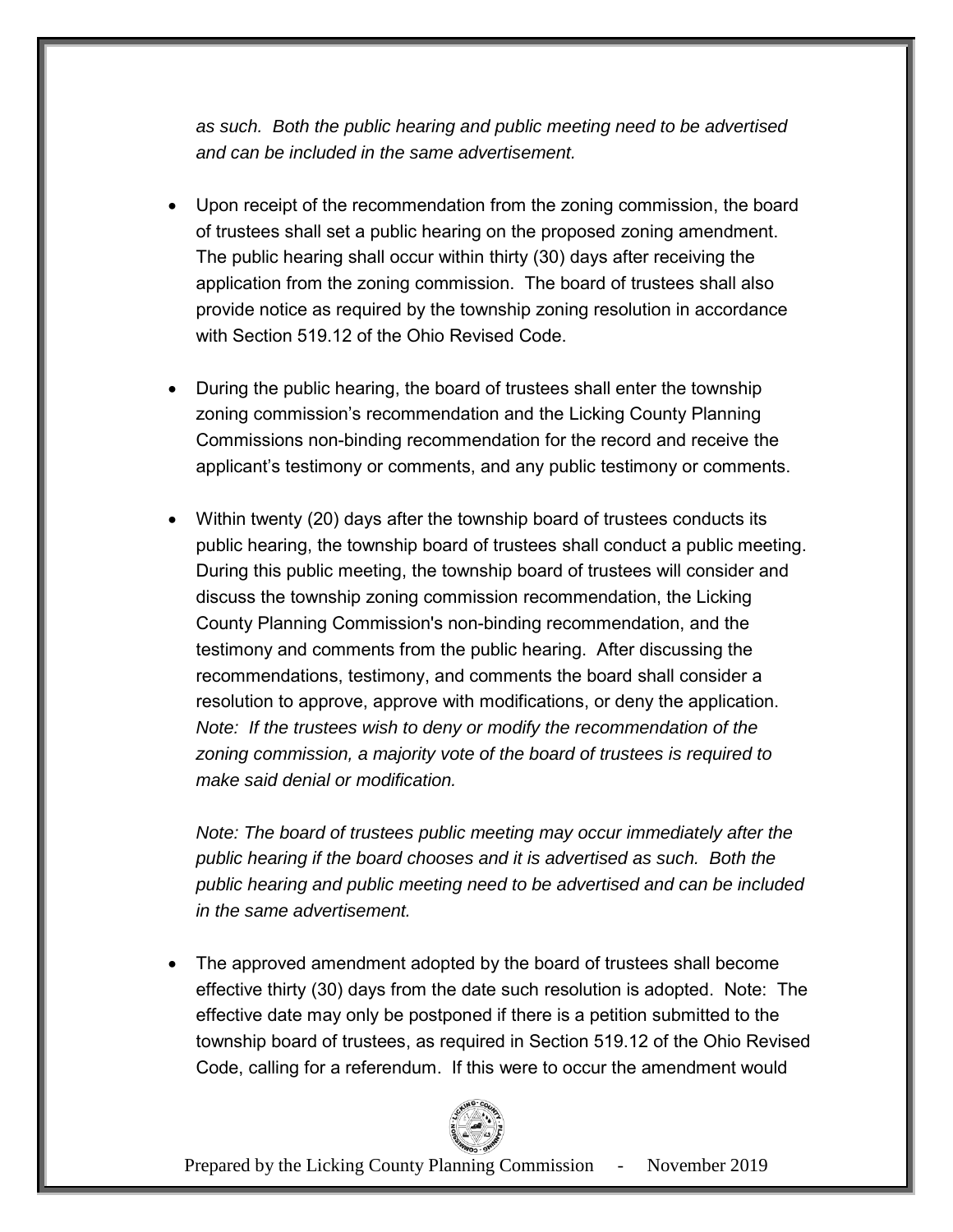not be effective until the next general election and the County Board of Elections, Licking County, Ohio certifies that a majority vote has approved the amendment. In this case, the amendment takes immediate effect. If the Board of Elections, Licking County, Ohio certifies that, by majority vote, the amendment was denied, then the amendment fails and the text or map cannot be changed.

 Once an amendment is adopted, all changes to text or maps must be submitted to the Licking County Recorder's Office and the Licking County Planning Commission within five (5) days of the adoption of the amendment. Failure to do so does not invalidate the amendment.

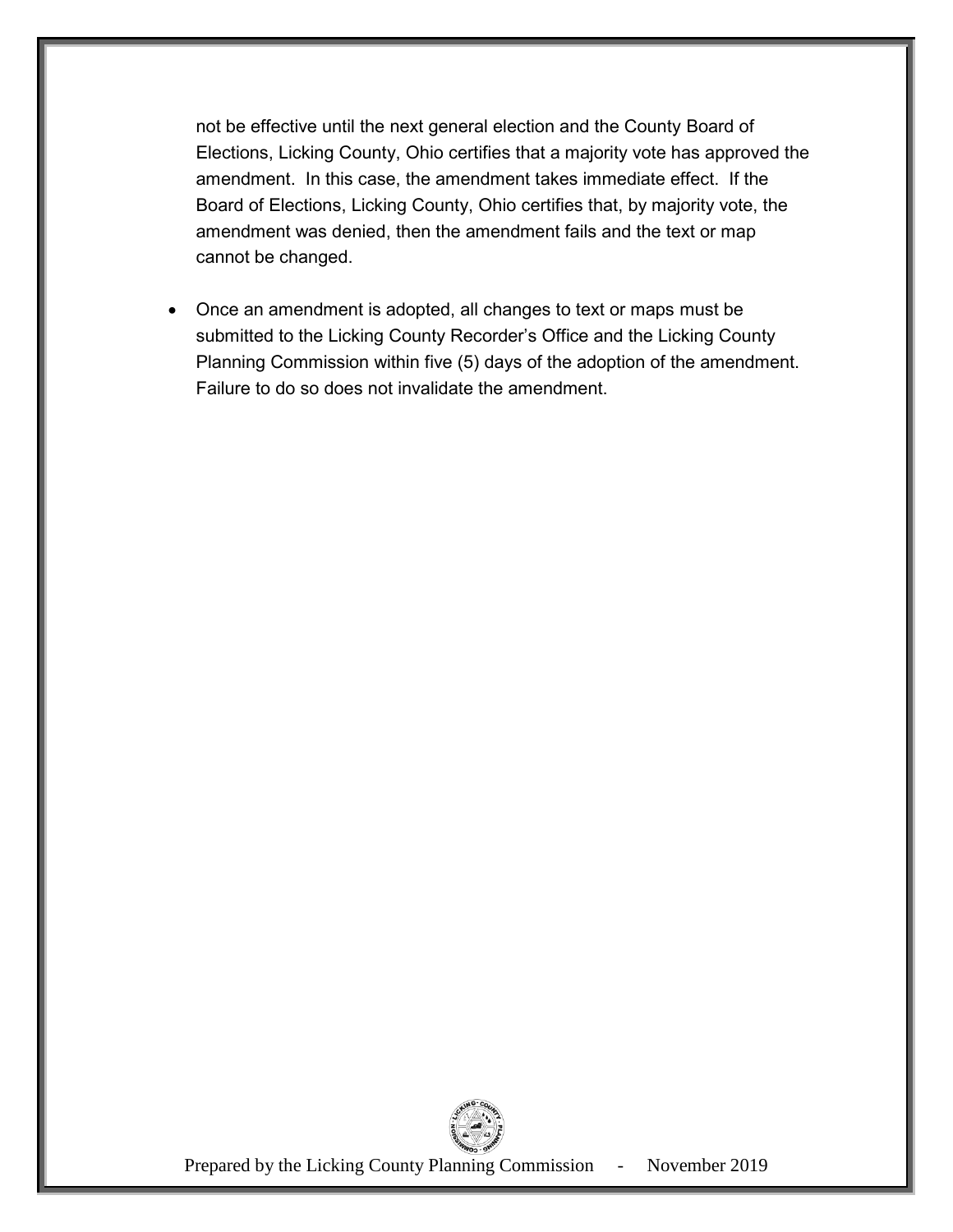#### **IMPORTANT RESOURCES AND CONTACTS**

The above information provides a general outline of the process you will incur if you are requesting a zoning amendment. Again this is not a detailed guide nor does it account for all the notices and postings that the township must comply with in order to process your request. If you have further questions specific to the township requirements you need to contact your township zoning inspector or other township officials as appropriate. If you have general questions you use one of the resources below. However, as previously stated, these sources can only provide general guidance. Any specific requirements or processes of the township can only be addressed by the township officials. Any legal questions or request for legal guidance shall come from your private legal counsel. The public officials cannot provide legal guidance or opinions.

#### Listing of Township Zoning Inspectors

Licking County Planning Commission - Township and Zoning Information: https://lickingcounty.gov/depts/planning/zoninginfo/default.htm *Also, check to see if your township has a website.* 

#### Licking County Planning Commission

20 South Second Street Newark, OH 43055 (Located on the 1<sup>st</sup> Floor of the Donald D. Hill County Administration Building) (740) 349-6555 [www.lcounty.com/depts/planning/default.htm.](http://www.lcounty.com/depts/planning/default.htm)

# The Ohio Revised Code Online

Please refer to Chapter 519, which addresses Township Zoning. [http://www.codes.ohio.gov.](http://www.codes.ohio.gov/) Once the main page loads, please click the "Ohio Revised Code."